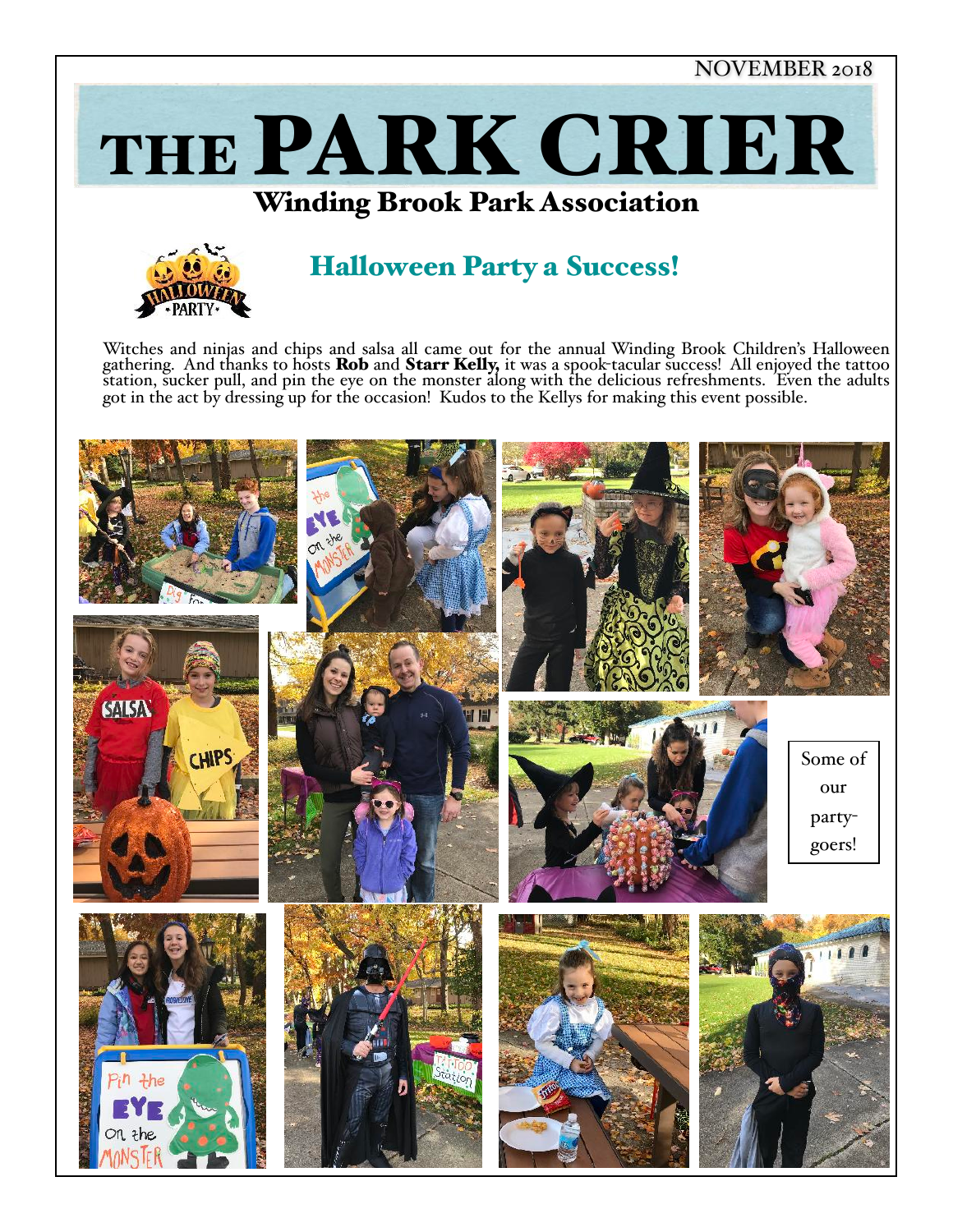# Special Report from the President

## Water Issues

On October  $17<sup>th</sup>$ , the Board held an important meeting to discuss recent flooding issues in Winding Brook Park that was open to all residents to David McCormick, Civil<br>r with McCormick Engineer with Engineering in South Bend, provided an education on how ground water flows and reviewed topographical drainage maps that provided some perspective on the variables that impact our neighborhood. number of concerned residents attended this meeting, and it was sad to hear about their flooding issues, headaches and overall damages to their property.

As you know, Juday Creek is the "Winding Brook" in our name and parts of our neighborhood were developed in a flood plain. Much of the knowledge that is available now regarding flooding and water flow was not available or as accurate when the neighborhood was started<br>in the 1960's. Over the past few years, the entire Michiana region (not just Winding Brook) has been inundated with water, and sadly some residents experienced serious flooding issues as a result. In August 2016, we experienced a "1,000 year rain event," and in February of this year, our region experienced "500 year flood" due to the rapid snow melt and<br>simultaneous rain fall over a 3-day period (source, South Bend Tribune, March 4, 2018).

The drainage/aquifer maps that Mr. McCormick reviewed show that water from the areas north of WB to the Michigan State line, essentially all flow underground towards Juday Creek and the St. Joe River, and while the issues some may be experiencing are not likely caused or<br>resolved by a small local fix. In short, they are mostly related to acts of God, the geological structures, and aquifers below the ground that are beyond our



### *(Con't fom Column 1)*

With that in mind, below are a few important take away points that I think we all need to be aware of:

I. If you have a basement then you likely have a perimeter<br>sump pump that is designed to move ground water on the outside of your home away from your foundation. Please check to be sure that this is NOT connected inside your home to your sewer drain line which is against building codes and the LAW. It should drain into your yard or swale (the low area in many front or side yards. Not sure if yours is connected properly, please call a plumber.

2. If you have a basement then you want to talk to your insurance agent about FLOOD INSURANCE. If your home is not located in an area designated as a flood plain, then adding this policy may be fairly inexpensive. Talk with your agent to learn more.

3.If you have a swale in your yard, be sure that it is clear and that 3. If you have a sware in your  $y$  and, so succession or under your any drainage tiles (tubes that run underground or under your driveway) are clear and not filled in with dirt and leaves. This helps move water away from

helps move water away from our homes (and your neighbors).<br>4. All the new construction taking place around the neighborhood require drainage plans that must be approved by the County to contain runoff. That said, these projects are not likely impacting, or exacerbating issues in our neighborhood.

5. If you have a specific drainage concern, consider calling the St. Joe County Engineer (574-235-9626), or Drainage Department (574-235-9631) since they over see this and Juday Creek.

6. This article from the South Bend Tribune may also bring some perspective: https://www.southbendtribune.com/news/weather/was- the-flood-of-one-for-the-record-books/article\_6a14e98c-3cff-5edd- b555-a11db008f93f.html

Our thoughts and prayers go out to all of our residents that have experienced flooding issues over the years. Hopefully, this information is helpful.

Wishing you all a very Happy Thanksgiving!

See you around the neighborhood. *Michael Miler*

# WBPA BOARD

Michael Miller, President Laurel Eslinger, Secretary Bill Bagatini, Treasurer

Sharon Burden George Cressy, II Mariah Cressy Zach Dripps—Cory Hankins Josh Higginbotham Ryan Howell—Kathy Smith Tim Sullivan

## Board of Director's Meeting

Wednesday, November 14 6:00pm

St. Joseph Regional Medical Center Conference Room B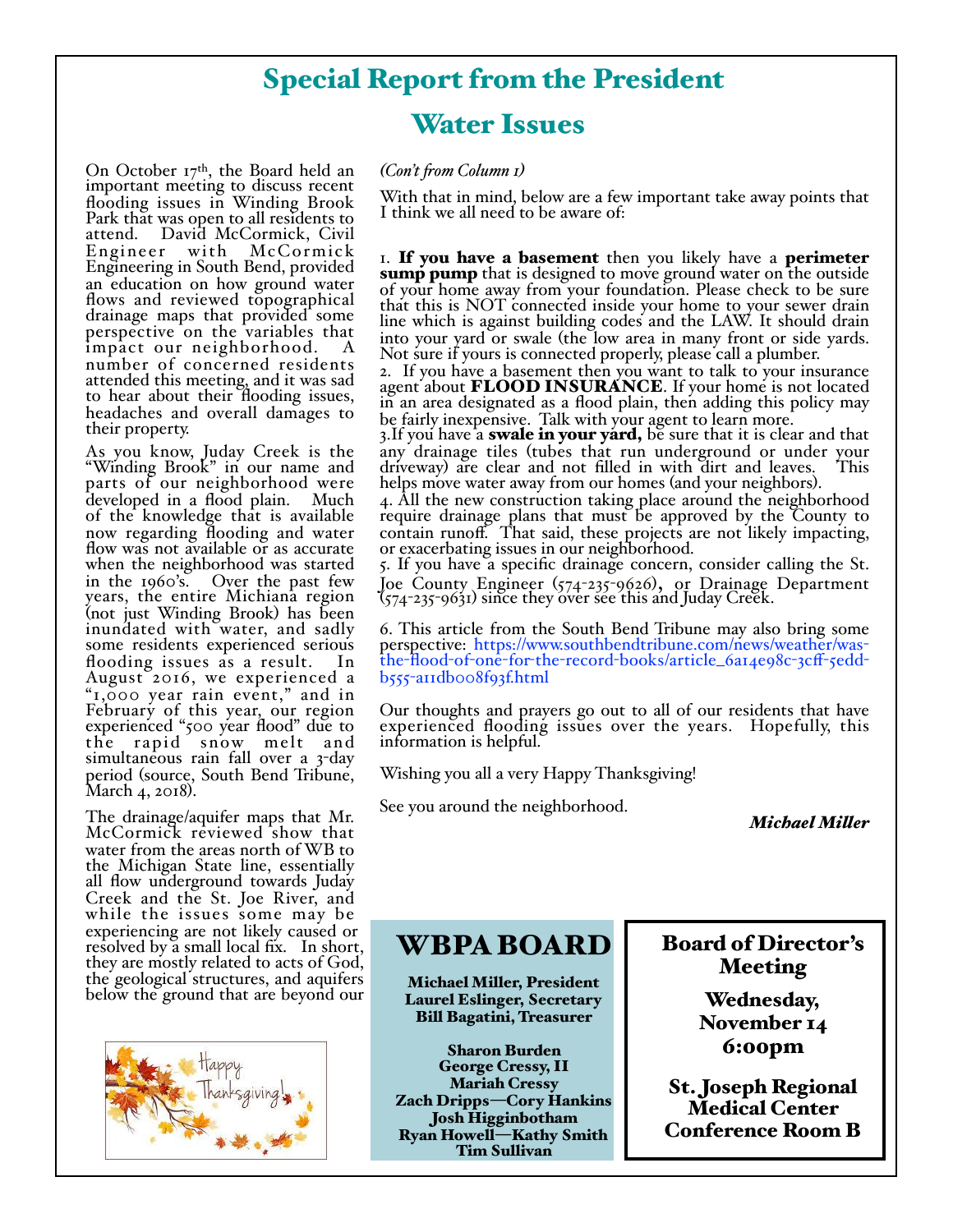

Almost everyday, your Winding Brook neighbors are signing up to keep better informed. For those of you who have already joined, you know Nextdoor's value as a tool that is helping to connect our neighborhood. Nextdoor is a private online network based on address so it is exclusive to Winding Brook unless you choose to include surrounding neighborhoods. Your choice. This is now the vehicle that is used to alert you when there is something urgent that you should know regarding safety issues, upcoming meetings, events, items for sale, lost pets, etc.

Please consider signing up if you haven't already done so. It is well worth it and will help keep your family safe, informed, and up to date on our neighborhood. Just log into our website at windingbrookpark.com. Look for the link in the upper right corner. It is faint so look hard!

# Introducing November<br>Lights!!<br>Hello fello<u>w</u> Winding Brook Residents and

Friends. This is Tim Sullivan. I am a member of the Winding Brook Park Board. I'm so excited to announce a program called **November Lights!**! As you all<br>know, our Gift to the Community is right around the corner. Our Christmas Lights planning has begun and we are focused on making this the best year ever. Since many of our neighbors are long time residents, they may have come to the point in their lives that putting up lights is not an option anymore. Many would love to be a part of this great tradition but the worry of a twisted ankle or worse may deter the desire to participate. That's where "November Lights" comes in. Every Saturday in November we will gather from 8-12 and put<br>up a couple of strings of lights for the elderly or home bound. We just ask that you supply the decorations and we'll do the  $\text{rest.}$  Please email me at tmbsullivan@gmail.com or call me at 574-335-9450 and we'll get you on our<br>Elf List! Any able-bodied volunteers who would like to be a worker bee can also contact me. We want to make this year the best ever for the many, many who make visiting Winding Brook a special Christmas Tradition!! Thanks,Tim

# **AROUND THE PARK**

Introducing new WBPA Board members Mariah Cressy and Ryan Howell!

Mariah Cressy grew up in South Bend and attended the University of Dayton for her undergraduate degrees in journalism and English and then received her Masters in

English at the University of Mariah has professional experience as a writer, editor, search engine optimizer, a digital marketer, website manager and email marketer. She currently works for the University of Notre Dame in Grotto Network as their website manager, SEO, and email marketer. She is very excited to



be back in the South Bend area building her community. She loves participating in making decisions, making things happen for an organization, and making a difference.

Ryan Howell grew up in the area and graduated from Penn



in '92. He has many memories of spending time in Winding Brook and watching this local area be transformed from farmland to the Edison Lakes Park. After graduating from Indiana University Bloomington in 1997 where he met his wife, Ryan moved to California outside the San Francisco area then to Long Island where he worked for a private educational program providing support for students on the Spectrum. He and his wife,<br>Kristy, ultimately made the

decision to come to Mishawaka when they realized they wanted to start a family and joined the Winding Brook community 12 years ago. Ryan feels he came full circle raising his two daughters back in Mishawaka.

# Dues Paid—Thank You!

Thank you to the following residents who met their annual obligation. (As of October 15)

> Castaneda Cofman Hankins Powell Slack

Please know it is never to late to pay your dues!